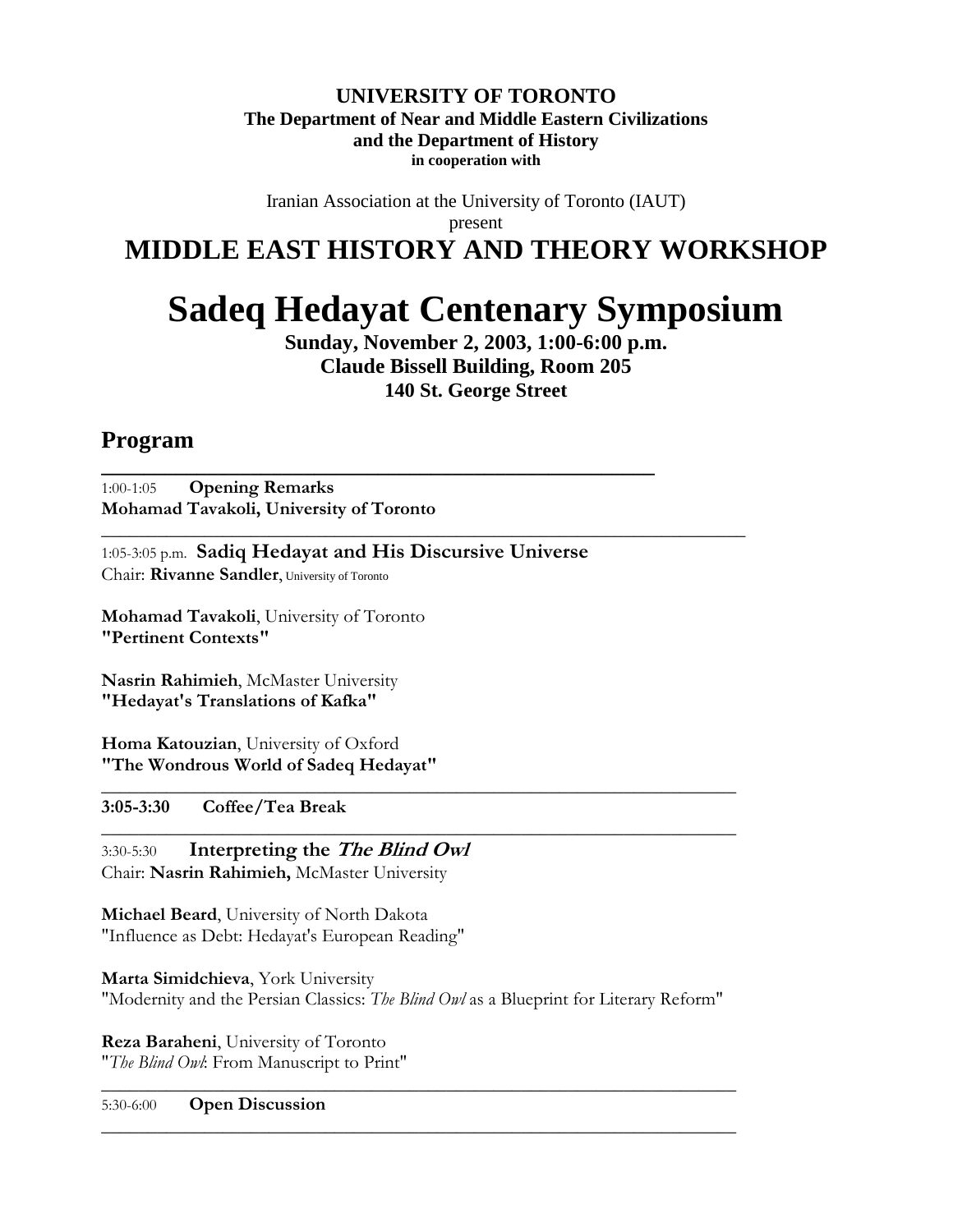## **University of Toronto Sadeq Hedayat Centenary Symposium**

**Sunday, November 2, 2003, 1:00-6:00 p.m.**

#### **Introduction**

 Sadeq Hedayat was born in February 1903 in Tehran and committed suicide in Paris in 1951. He is the author of *The Blind Owl*, the most famous Persian novel both in Iran and in Europe and North America. Many of his short stories are in a critical realist style and are regarded as amongst some of the best written in 20th century Iran. But his most original contribution was the use of modernist, more often surrealist, techniques in Persian fiction. Thus, he was not only a great writer, but also the founder of modernism in Persian fiction as well.

 Yet both Hedayat's life and his death came to symbolize much more than leading writers would normally claim. His personality and psychological moods, his intellectual flare, his cultural values, his social rebelliousness towards virtually every established order in society including that of the opposition, and, ultimately, his sense of alienation from existence itself, placed him in a unique position among modern Iranian intellectuals. He emerged as an embodiment of the most sophisticated - but also the least patient and most radical - social and cultural Europeanism of his time. He still towers over modern Persian fiction. And he will remain a highly controversial figure so long as the clash of the modern and the traditional, the Persian and the European, and the religious and the secular, has not led to a synthesis and a consensus.

 The symposium will serve several purposes, the most obvious being to celebrate the 100th anniversary of Hedayat's birth. It will bring together leading critics and scholars of Persian literature from Canada, Great Britain, and the United States to discuss different aspects of Hedayat's life, work and legacy.

## **Paper Abstracts**

#### **PERTINENT CONTEXTS**

**Mohamad Tavakoli-Targhi,** History and Near and Middle Eastern Civilizations, University of Toronto Informed by European fascism, racial and linguist purity were the key elements of the Iranian national and cultural revivalism of the 1920s and the 1930s. The enthusiasm for the "renewal of ancient glory" (*tajdid-i 'azimat-i bastani*) was coupled with anti-Arab zealotry, a distinctly Iranian form of anti-Semitism. The nostalgia for a pure pre-Islamic/pre-Arab past informed the literary, historical, and political imaginaries of those decades. The early works of Sadeq Hedayat were exemplars of such nostalgic romanticism that sought to recover Iran's assumed "Aryan purity" by attributing all impurities to the Semite Arabs.

#### **WOMEN IN HEDAYAT'S FICTION**

#### **Homa Katouzian**, Faculty of Oriental Studies, University of Oxford

 Women appear in two extreme forms in Hedayat's psycho-fiction, headed by *The Blind Owl*: 'fereshteh' and 'lakkateh'. 'Fereshteh' is the perfect woman who is beyond the realm of reality, such as 'the ethereal woman' in *The Blind* Ow*l*, and merely an object, e.g. the soulless manikin in 'Puppet behind The Curtain'. The ani-heroes long for the angel who is beyond their reach, and detest the harlot, who seems to be the only available alternative. Thus there is no successful love or love-making in the psycho-fictions. In Hedayat's critical realist fiction, on the other hand, the portrayal of both men and women is normal and realistic. The critical realist works are about the lives of ordinary traditional townsfolk, whereas the psycho-fictions portray people of the author's own class and culture, the modern middle classes and above.

#### **SADEQ HEDAYAT'S TRANSLATIONS OF KAFKA**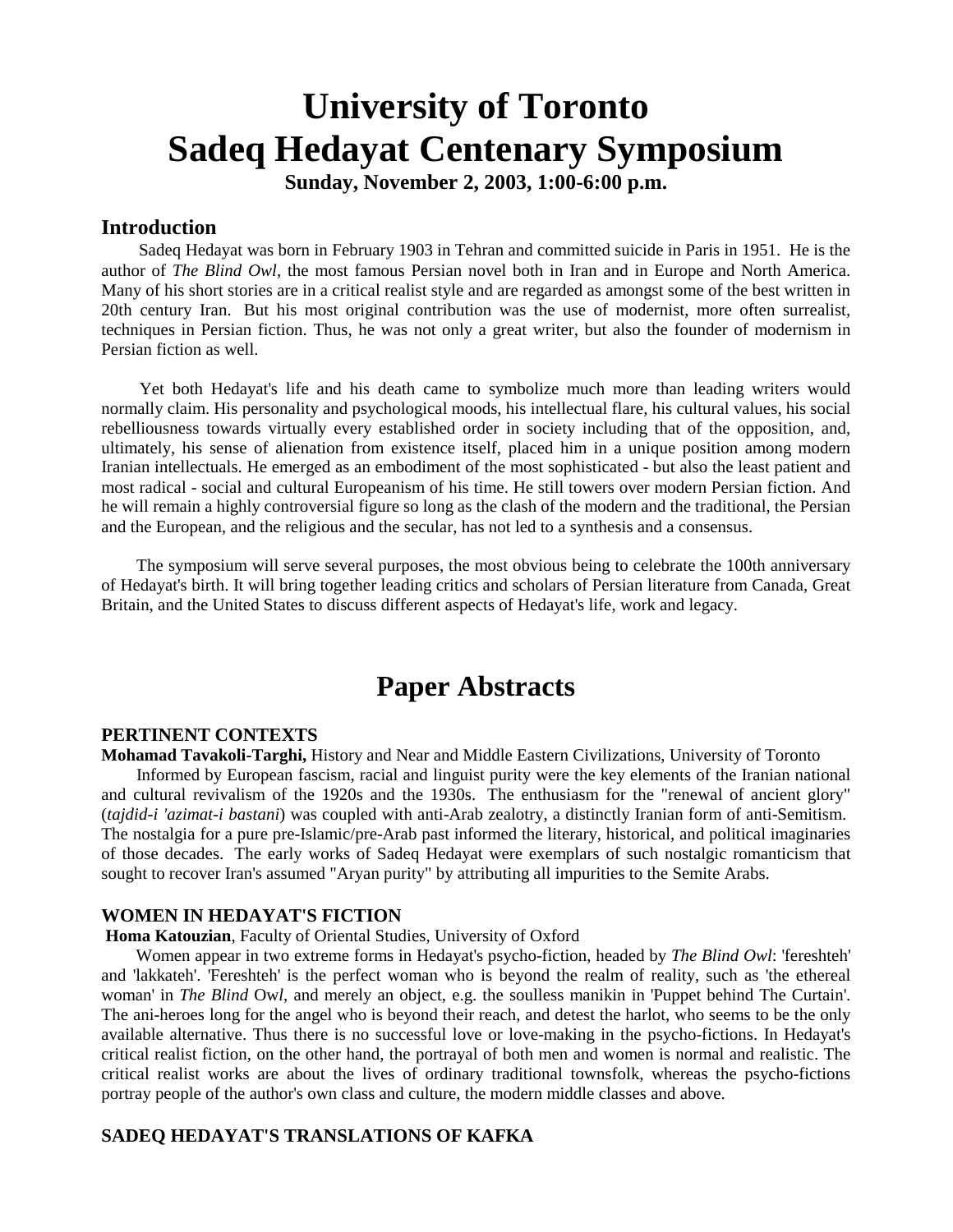#### **Nasrin Rahimieh,** Comparative Literature and English, McMaster University

 Among the European writers to whom Sadeq Hedayat was drawn was Franz Kafka. This attraction to Kafka led Hedayat to translate his *DieVerwandlung* (*Metamorphosis*) into Persian, albeit through a French translation of the original German. Building on the work that she has already done on the nature of Hedayat's translation, his inadvertent distortions of the German text, and his essay on Kafka, this paper explores the roots of Hedayat's fascination with the German writer. The analysis aims at shedding more light on Hedayat's image of Kafka and the significance of this image for the Persian writer's own literary imagination.

#### **"Influence as Debt: Hedayat's European Reading"**

#### **Michael Beard,** English and Peace Studies, University of North Dakota

 The term 'literary influence' has been a sensitive one for generations. (If we are members of the culture undergoing influence, does the process undermine our identity? If we are from the influencing culture has our identity transgressed natural boundaries? Are readers from both cultures exempt from this anxiety or more subject to it?) Sadeq Hedayat's masterpiece, his novella *The Blind Owl*, is an appropriate text for examining this question: it is a major work of world fiction, itself influential in translated forms, often perceived as an expression of peculiarly Iranian ideas. In it there is a series of allusions to western works phrases from Poe which are so close as to constitute a kind of pastiche, close paraphrases of passages from Rilke, and a more generalized network of links with Freud's *Interpretation of Dreams* - a close reading of which will allow us to work out tentative redefinitions.

#### *"***Modernity and the Persian Classics:** *The Blind Owl* **as a Blueprint for Literary Reform" Marta Simidchieva,** Humanities, York University

 One of the distinctive features of The *Blind Owl* (pub. 1937) is its kinship with European Modernist prose of the early twentieth century-a body of literature which bears witness to the fascination of innovative writers from that period with psychoanalysis. The paper proposes that the author of *The Blind Owl* does not merely 'borrow' from his Western counterparts ready-made motifs and allusions pertaining to sexual angst and the unconscious. It suggests, instead, that Hedayat attempts a radical 'recasting' of Persian tradition itself, channeling recurrent conventional images and themes of the classical legacy into the paradigms of psychological affliction, shared by modernist writings from the first half of the twentieth century.

**Mohamad Tavakoli-Targhi** <http://www.history.ilstu.edu/mtavakol>

Editor, *Comparative Studies of South Asia, Africa and the Middle East* <http://www.cssaame.ilstu.edu> Visiting Associate Professor of History & Near and Middle Eastern Civilizations University of Toronto, 4 Bancroft Avenue, Toronto, Canada M5S 1C1 Phone: 416-978-5039; fax: 416-978-3305

Associate Professor of History, Illinois State University, Normal, IL 61790-4420 USA

The Middle East History and Theory Workshop is an interdisciplinary and multiperspectival seminar series devoted to the exploration of modern Middle Eastern history, culture, and politics. The workshop seeks to promote collaboration and intellectual interaction amongst students and scholars of modern Middle East at the University of Toronto and other educational institutions in Toronto and its vicinity. To promote public education and to provide informed and analytical perspectives, the workshop occasionally facilitates panel discussions and public lectures on issues of public concern on the Middle East. For further information, please contact Mohamad Tavakoli < $mtavakol@ilstu.edu$ >.